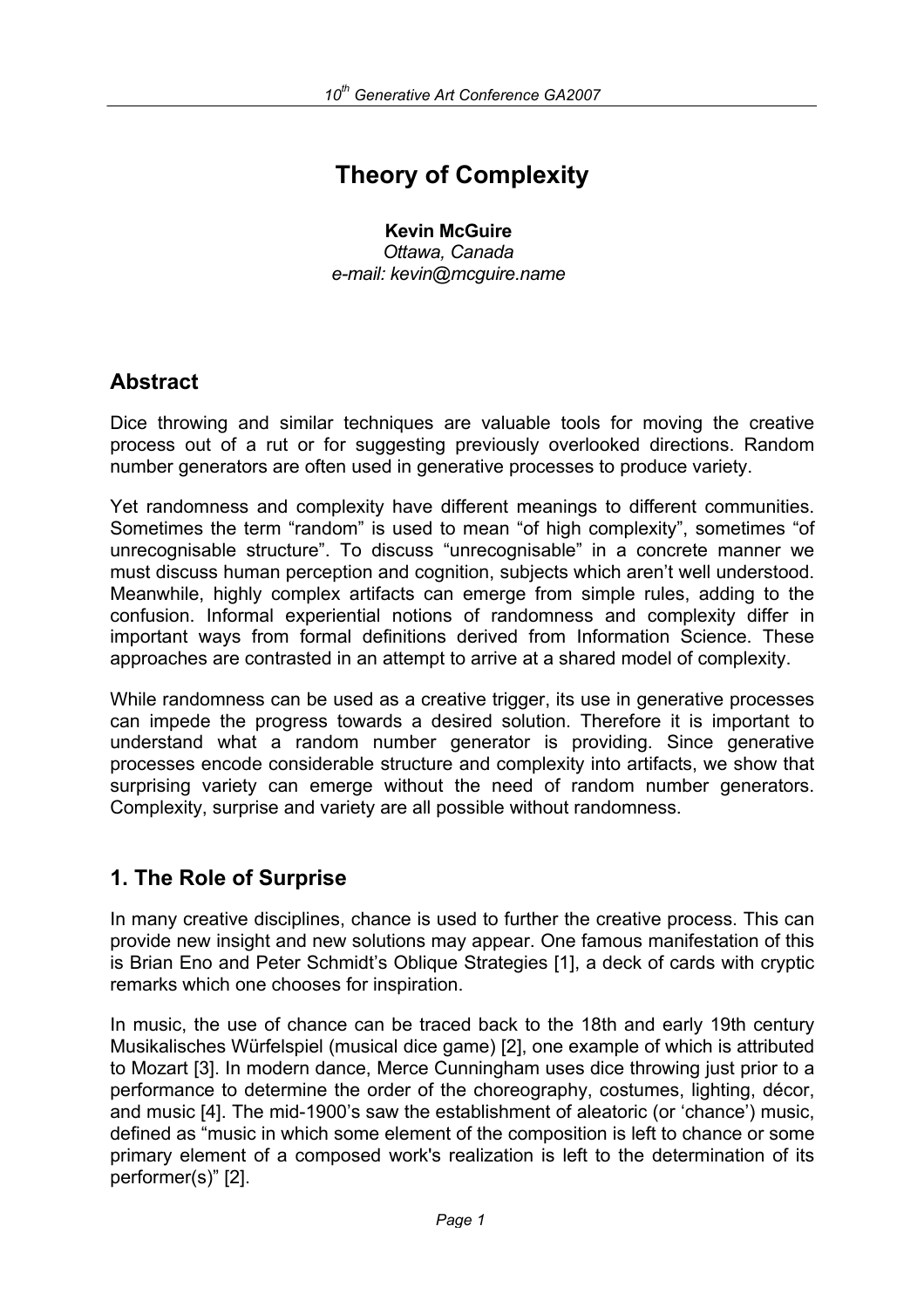As a technique for unblocking creative potential, the use of randomness is clearly valuable. However in aleatoric music, chance is taken one step further and purposely removes some decision and control on the part of the composer (e.g. through the throwing of dice), although often within a limited number of possibilities. In so doing the composer hasn't simply written one single piece of music, but rather a family of music, being all the combinations of the elements combined.

In modern terms, aleatoric music consists of a process by which a random number is used to select combinations from within a predetermined set of elements. It follows an algorithm, and is thus an early example of generative art.

More recently, John Cage used various elaborate approaches to the application of chance in composition and performance [5]. His techniques were more sophisticated than simply throwing dice. For example in one, the performer must interpret the 'musical meaning' of lines on a sheet of paper. In another he leaves instructions to the players on how to turn the volume and tuning knobs on a set of radios (which would play whatever happened to be broadcast at that time). We could thus consider his algorithms to be more complex.

## **2. Approaches to Complexity**

i

But what do we mean by structure, by complexity? These subjects can be tricky to discuss because one often ends up discussing the *apparent* complexity of an artifact. This could be the subtle layering of a piece of music, the sophisticated composition of a painting, or the intricate details of a sculpture.

The problem is that these are all qualitative notions of complexity. Understanding them with more precision requires understanding perception and cognition. Our senses reduce and encode information prior to processing by our cognitive centers [6], so a comprehensive theory on pattern and complexity likely must take those encodings into account. Then the cultural context and knowledge of the individual must be factored in. Our lack of precision in understanding these areas leads us to conundrums like whether Fractals [7] are complex or not. Most would state that they are visually complex. Yet Fractals are derived from a very compact algorithm with no randomness. They are actually quite simple! Which is correct?

In math and computer science, there's a relatively recent definition of complexity. Kolmogorov complexity [8] defines the *algorithmic information content* of a string as being the smallest Turing machine<sup>1</sup> capable of producing that string. In simple terms, it's the smallest program that can produce that output.

For example, the following string is quite long, so seems to have lots of information content: "123123123123123123123123123123"

<sup>1</sup> A Turing machine is a simple theoretical computer that reads a tape of symbols which it interprets as instructions. Every real software program has an equivalent Turing machine, and every Turing machine can be realized as a real program.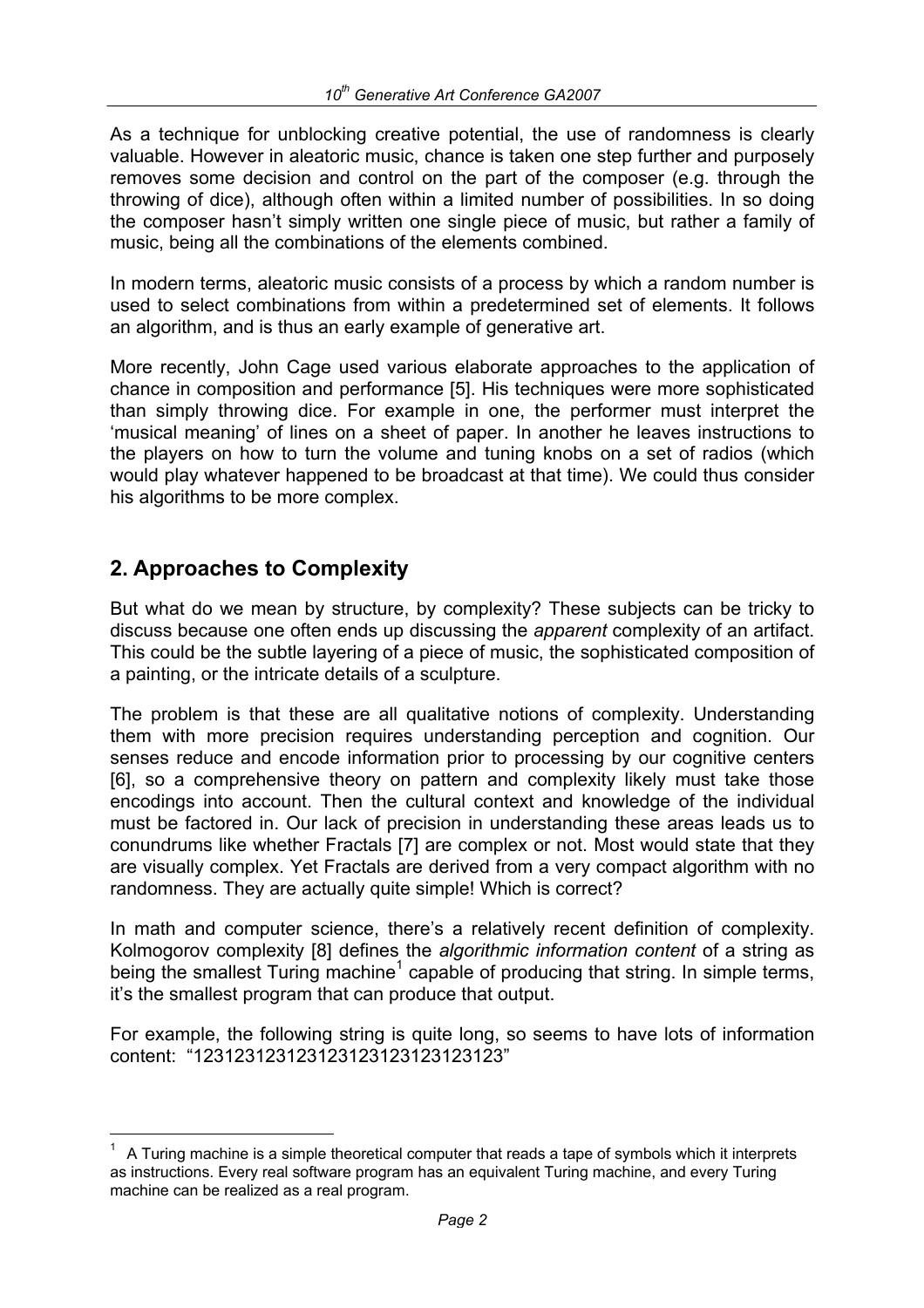The clever reader will notice though that this is simply the string "123" repeated 5 times. Another reader might disagree with that encoding and state instead that its "123123" repeated 5 times. Or its "123123123123123" repeated 2 times. Those are all true. But which is *more* true from an information content point of view?

- 1. '123123123123123123123123123123'
- 2. '123123123123123' repeated 2x
- 3. '123123' repeated 5x
- 4. '123' repeated 10x

Intuitively we see that (4) is the shortest<sup>2</sup>, and we're pretty confident that there's no shorter way of expressing it. If I wanted to transmit the string to you, I could send you all 30 digits, but it's faster just to say, "'123' repeated 10 times". That's its information content, "'123' repeated 10 times". You now know everything there is to know about the string.

Rather than a subjective measure of complexity ("hmm, that looks complicated"), Kolmogorov complexity provides an objective, algorithmic measure of complexity ("hmm, that turned out to be easy to do"). It provides a theoretical, well constructed, quantitative definition of complexity: the information content of an artifact is measured by the complexity of the program that produces it<sup>3</sup>. It's irrelevant if the thing looks complicated, it only matters how hard it is to *make* it.

#### **3. What it Means to be Random**

i

The term "random" gets bantered about quite a bit. It, even more than complexity, requires more precision in our use. The mathematical definition is, "being or relating to a set or to an element of a set each of whose elements has equal probability of occurrence" [9]. Simply, anything could've happened, one outcome no more likely than the other. This is the classic dice throwing sense of randomness. Sometimes though we use it in the sense of "lacking a definite plan, purpose, or pattern" [9]. This is a kind of perceived randomness, as in "I couldn't predict the outcome".

Thus we have two approaches to randomness<sup>4</sup>, one concerning the results, and the second concerning the behaviour.

 $2$  While these aren't Turing machines, they are like pseudo code programs and for the sake of this discussion are sufficiently representative of the complexity of the required Turing machine.<br> $3$  The bad news is that for any arbitrary string, we can't know if we've in fact found the smallest Turing

machine, there may always be a smaller one we just haven't been clever enough to come up with. Thus the theory is of limited practical benefit but is a powerful conceptual model.

<sup>4</sup> Kolmogorov complexity defines randomness as a string whose smallest Turing machine is, in fact, the string itself. That is, there is no algorithm which reveals hidden structure, which compresses it; the shortest way to encode the string is to just remember all the digits.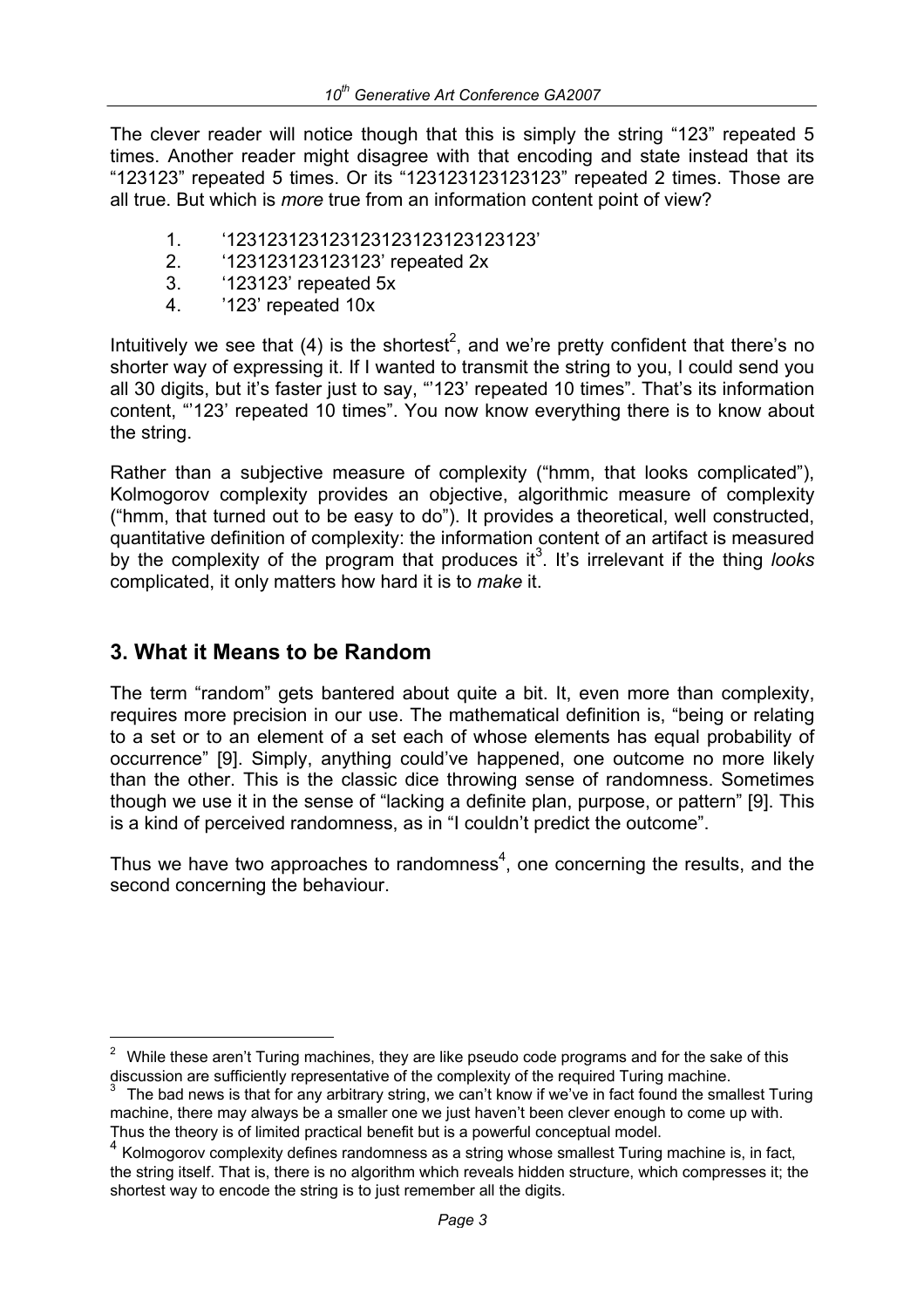### **4. Random Number Generators aren't Random**

Ironically, random number generators aren't really random at all. They are referred to as "pseudo-random". Their outcome is somewhat random in the probabilistic sense above; the digits conform to an acceptable probabilistic distribution. But their behavior certainly isn't. Given the same seed, they will produce exactly the same sequence.

Thus when you reach for your random number generator, you aren't actually producing anything random, you're just producing an outcome which is very difficult to predict, with no recognizable pattern, whose values are well distributed probabilistically. There is in fact a pattern, you just can't spot it.

But pseudo random number generators tend to be relatively small programs. Thus the outcome is always of relatively low algorithmic information content: small Turing machine = low algorithmic information content. Their outcome could be considered simple, in fact.

Random number generators produce simple results.

### **5. Random Number Generators Considered Harmful**

As discussed, randomness can be a valuable tool for permitting the artist or designer to cede control. However, when faced with set of design criteria, this randomness can do more harm than good. This is because without parameterisation and guidance of the randomness, results can just as easily move you further from your goal than closer to it. This is why approaches such as Genetic Algorithms [10] which use randomness to cross breed and for mutation require fitness functions to increase the probability of producing superior solutions. The randomness must be controlled.

Thus its not a matter of simply ceding control, but of ceding the *right* control, so that one can still achieve one's creative goals. To do so, one must guide the system to the desired solution. This task can be difficult once a random number generator has been introduced because it reduces predictability, yet predictability is required for us to navigate the space of possibilities. If you are unable to drive the system to the desired goal, then all you can do is chose from the results, hoping one matches. When control is lost, so too is subjectivity, and with it, access to one's cultural and aesthetical references [11]. One's role is relegated to that of a shopper [12].

Therefore it would be better if we could avoid the use of random number generators. But can we do so without sacrificing our desire for variety, for complexity, for surprise?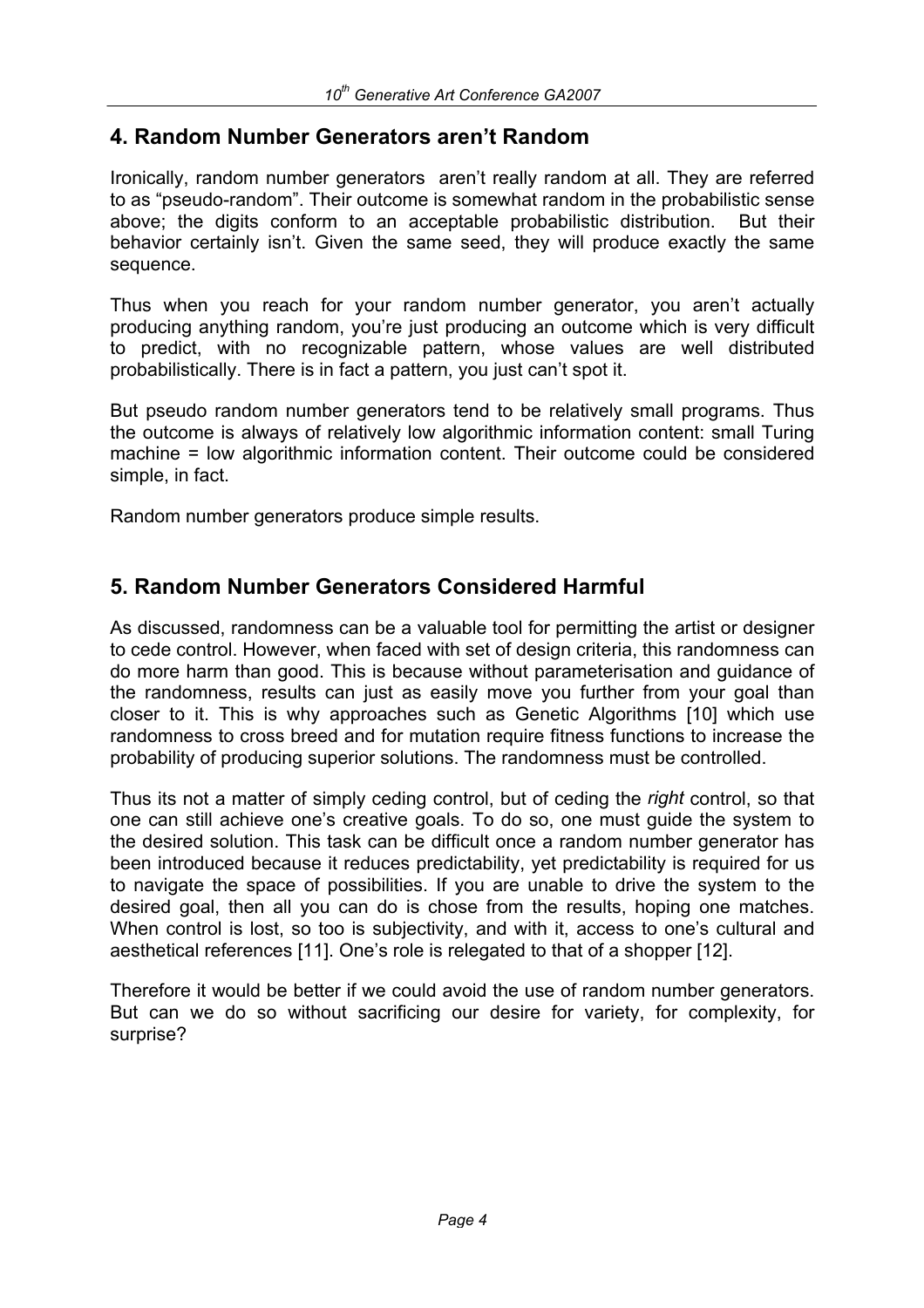### **6. Complexity without Randomness**

Lets us examine a simple L-System $^5$  [13] with the following grammar:

```
S = FF=F[-F]F[+F]F
```
Figure 1 shows the tree expanded to depth 4.



Figure 1 - Single rule

A lot of self-similarity and regularity are present. To add a bit of variety, lets add two more rules with LHS 'F', as shown in the discussion on Stochastic L-Systems in [13].

 $S = F$ F=F[+F]F[-F]F F=F[+F] F F=F[-F] F

i

 $5$  L-Systems are rewriting graph grammars capable of producing branching, organic shapes. The grammar consists of a set of rules, each with a left hand side, an assignment (in our case, "="), and a right hand side. Starting with the start symbol S, the RHS is expanded as follows: for each symbol, find a rule with LHS that matches that symbol and replace the symbol with that rule's RHS. This expansion continues for several recursions. Finally, the resulting string is interpreted, in this case as turtle drawing commands (e.g. "F" is "draw a line forward N steps").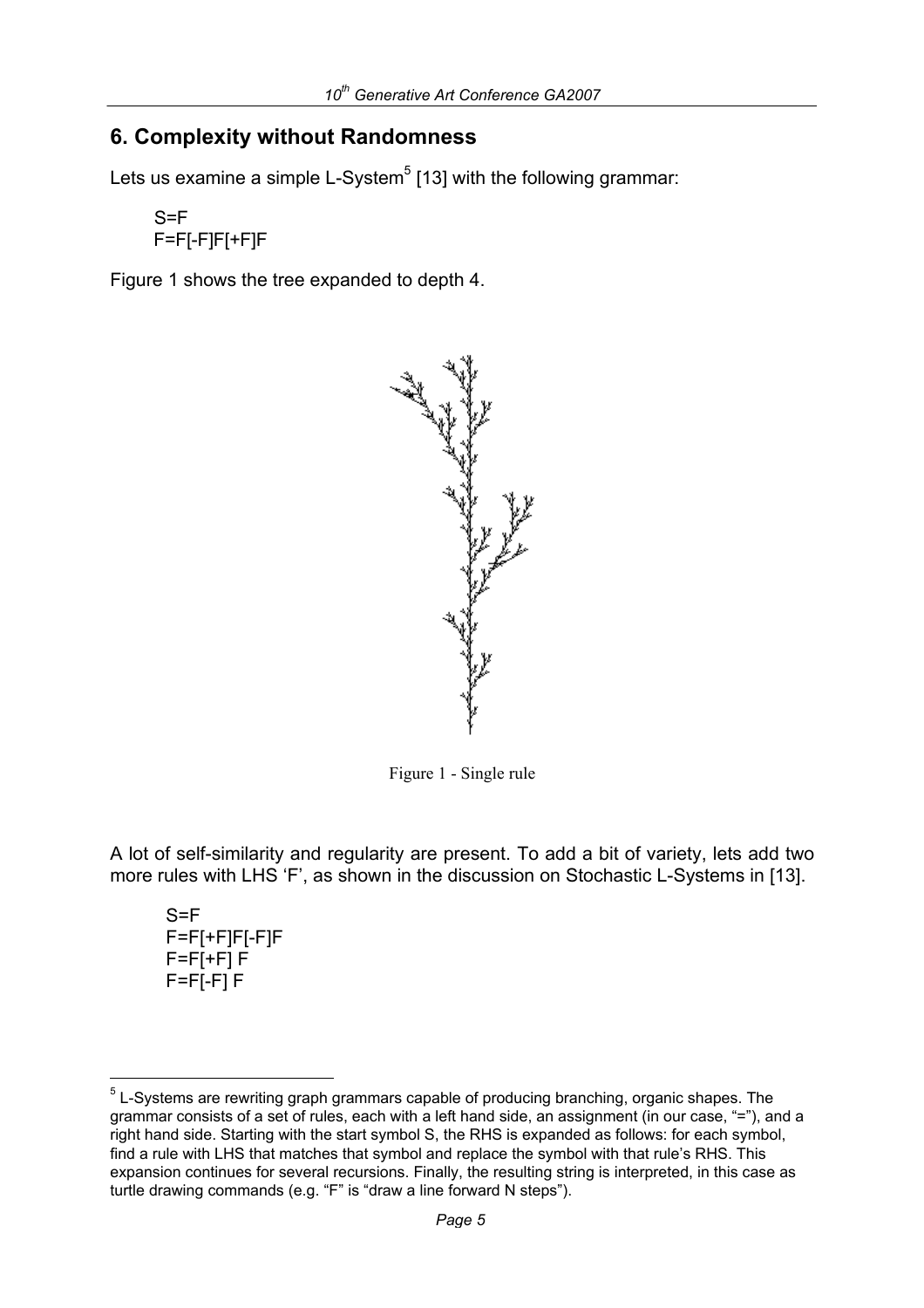During expansion only one of these three 'F' rules can be applied, therefore we require a way of choosing which one to apply at any given time.

#### **6.1 Random results**

The obvious choice is to use a random number generator, with each rule having equal weight of being chosen. Figure 2 shows three randomly generated trees.



Figure 2 -Three random trees

These clearly exhibit more variation than Figure 1. Yet one could claim they are more alike than different. This is because the L-System itself, through the recursive application of a small set of rules, defines the topology. The random number generator just provides varieties. These look like they could be the same plant species, just grown under different conditions.

#### **6.2 Sequential results**

But was a random number generator really required? What if instead one did the simplest thing one could think of, which is that every time a rule must be chosen, the system just chose the next one in order? That is, first time it picked F=F[+F]F[-F]F, next time F=F[+F] F, next F=F[-F] F, then back to the first again.

This can be represented with the sequence {1, 2, 3}, signifying which rule to pick. When the sequence is exhausted, the system starts over at the start (i.e. with '1'). There are six combinations of sequences of three digits, thus six possible results. Figure 3 shows three of them. They exhibit a surprising degree of variety.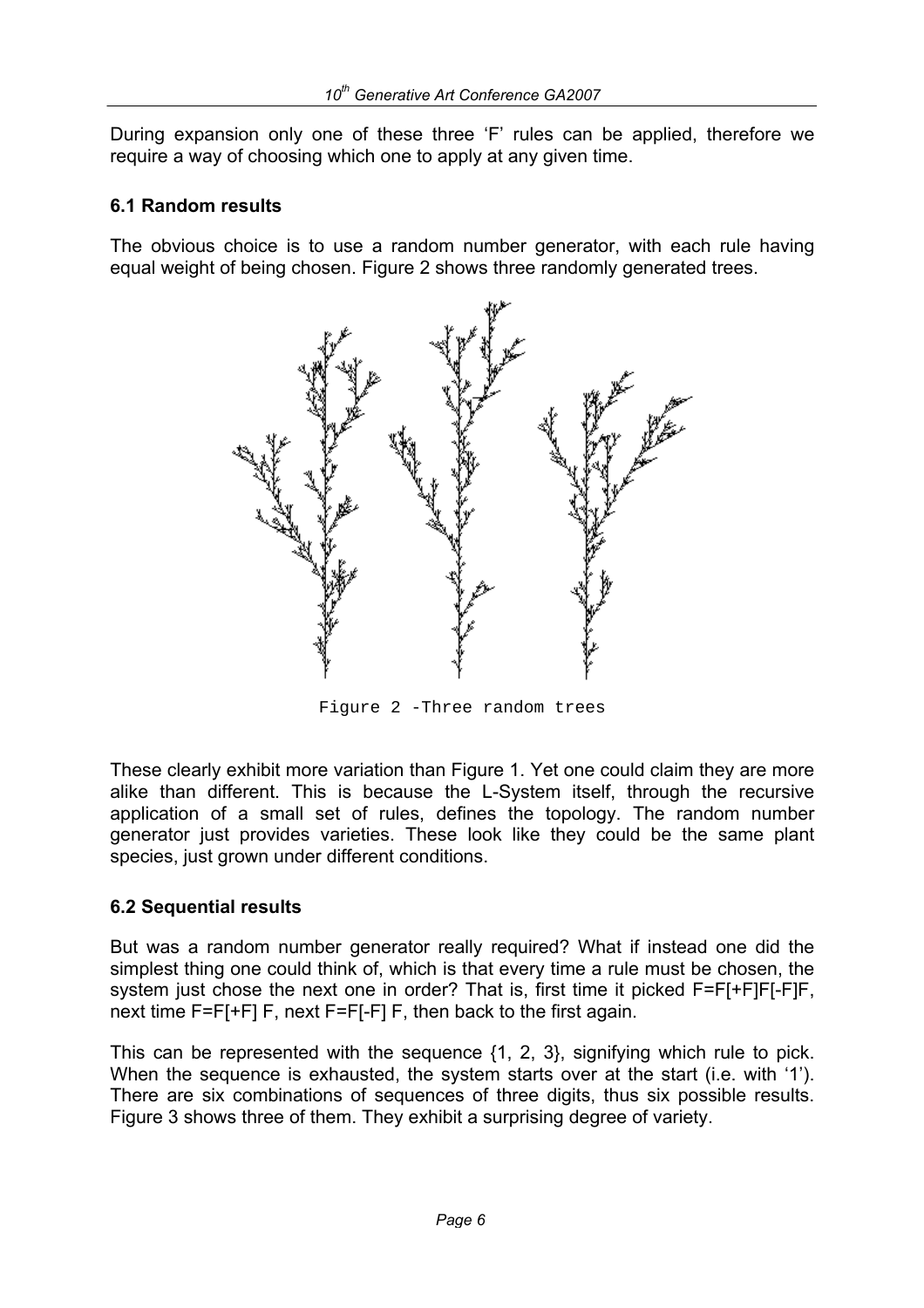

Figure 3 - The three variations of sequential rule selection

In fact, subjectively its difficult to guess that there was no random number generator involved. Yet there is very little information added above the existence of the three rules, just the simplest notion of a selection algorithm (i.e. "pick each in turn").

#### **6.3 Longer sequence**

More algorithmic information, and thus variety, can be achieved by encoding more structure in the sequence. In Figure 4, on the left is the result of the sequence {3, 3, 2, 2, 1, 1, 2, 2, 3, 3}, and on the right is the author's phone number. The results are rich though it's not evident that they exhibit any more visual complexity than the previous examples.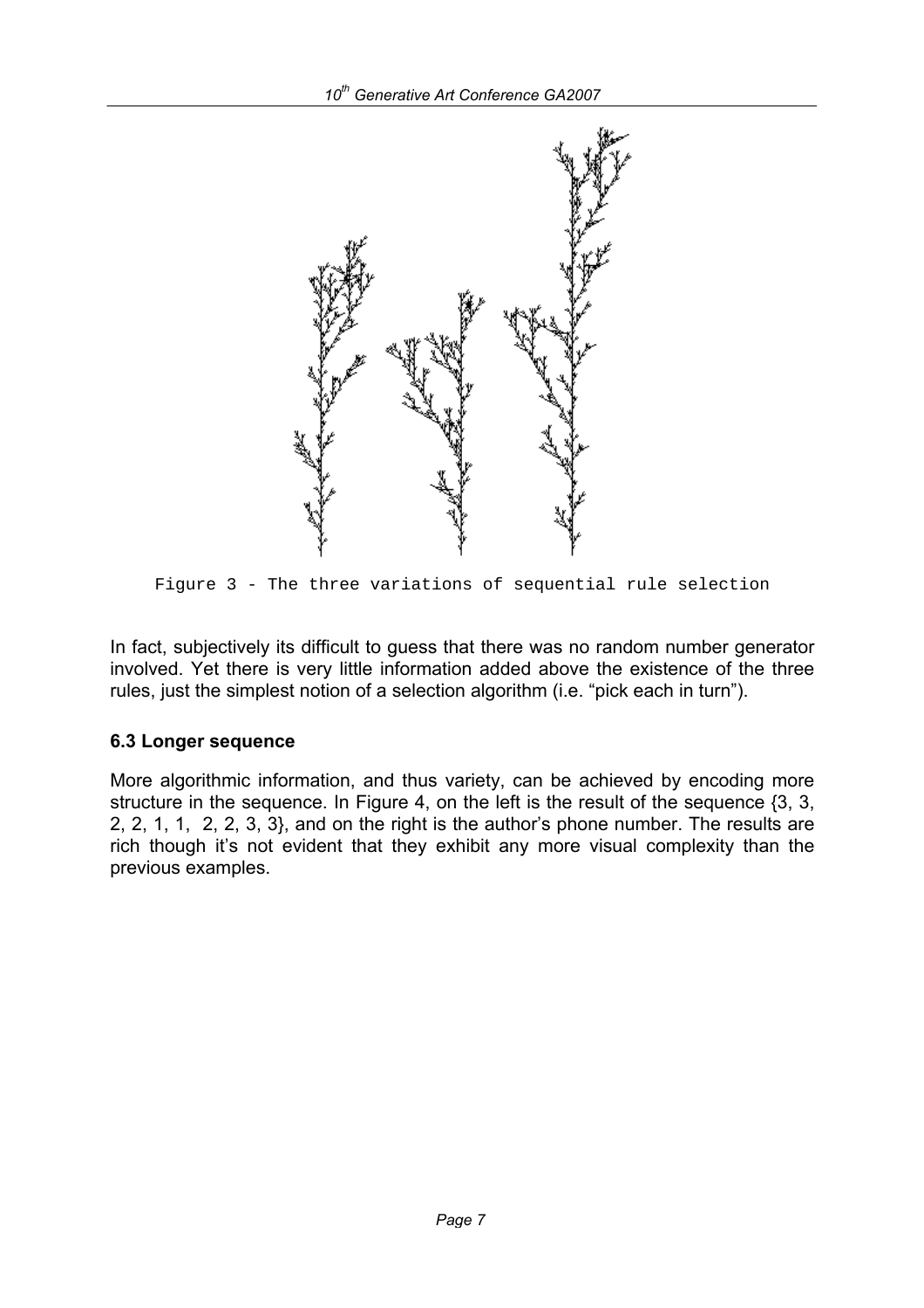

Figure 4 - Longer sequences

#### **6.4 Discussion**

This exercise could continue with more and more sophisticated sequences. A legitimate (and fun) area of exploration is the relationship between changes in the sequence and changes in the resulting picture. Patterns of digits, reflecting the sequence, etc., gradually adds more information to the sequence, which is then realized as visual complexity in the picture. Yet even the simplest algorithm for choosing the rules results in pictures with surprising variety. This suggests that the generative system itself is the primary source of the visual complexity. Similar rich results from generative systems that don't use random number generators have been shown in [14,15].

While random number generators provide a well distributed set of values, to achieve variety, a simple algorithm will do. Random number generators are overkill. Worse, they obscure the inherent rich complexity and variety of the generative process.

Each sequence above can be considered a computable function. There are an infinite number of computable functions. Most are not random number generators. Thus, there's a huge space of possible functions waiting to be explored.

### **7. Conclusion**

Informal notions of complexity and randomness lead to ambiguity and misunderstanding in the generative community. One reason is that subjective complexity is experiential. To understand it, one must understand perception and cognition. Information theory provides a concise and quantitative definition of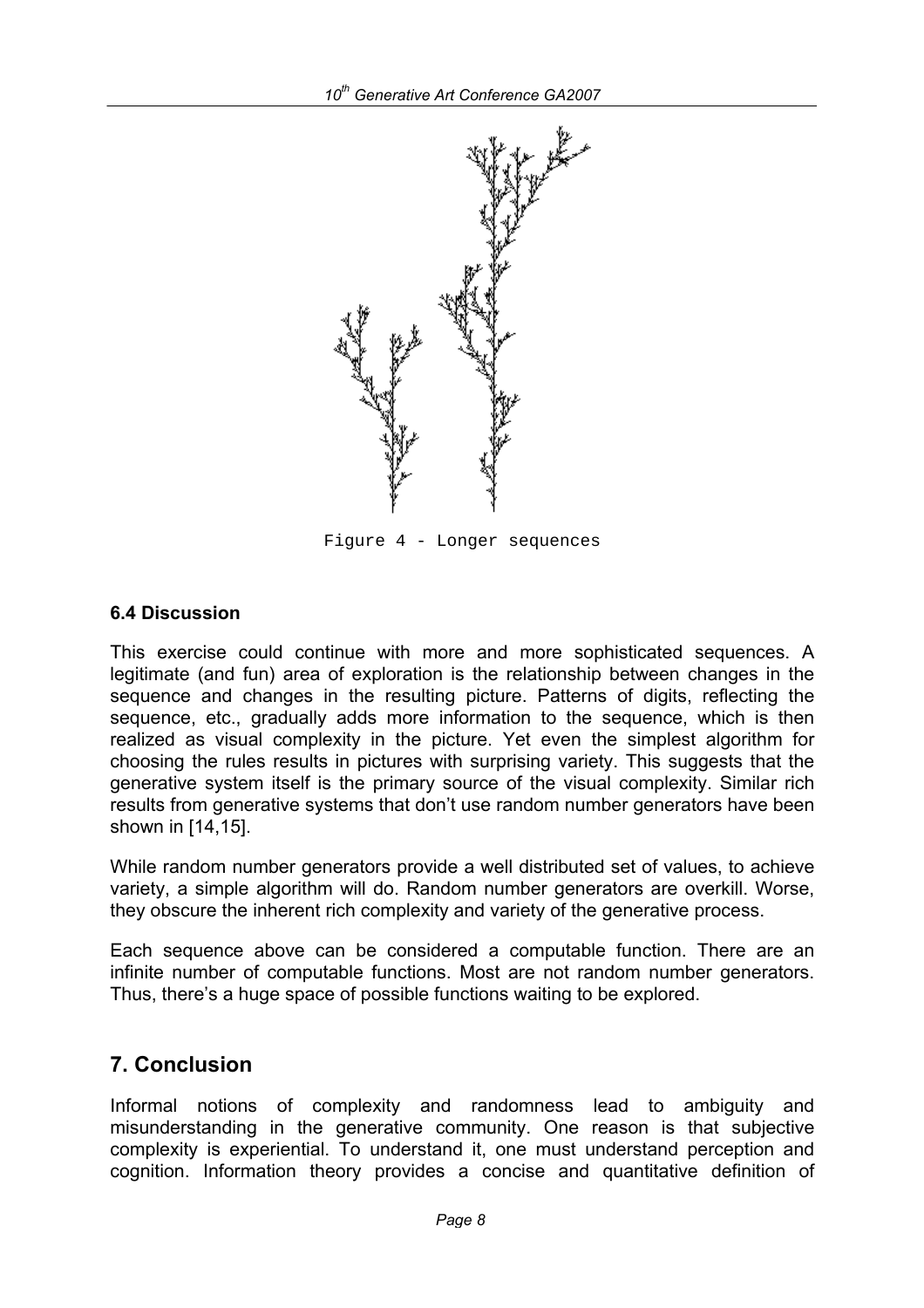complexity in terms of the smallest program capable of producing the result. This allows us to think of complexity differently, not solely as a visual experience, but also in terms of the sophistication of the process which produced it.

We've shown that a considerable amount of visual complexity can result from the simple addition of alternative rules to a generative system. We've also shown that while random number generators produce well distributed values, visually rich and "random looking" results can be achieved through much simpler processes.

Throwing dice, picking cards from a deck, are valuable techniques for breaking one's thought processes out of a rut. However, the use of random number generators in generative processes makes it difficult to guide that process in the desired direction. If one's goal is to produce complexity, then one should look to the process, since it contains all the algorithmic information content. If one's goal is to produce variety, than a random number generator is likely unnecessary if the generative process itself is sufficiently rich.

When looking for a function to produce variety, there are infinite available. Rather than reaching for the random number generator, pick a different one!

### **8. References**

[1] Oblique Strategies. http://www.rtge.net/ObliqueStrategies/

[2] Wikipedia. http://en.wikipedia.org/wiki/Chance\_music

[3] University of Vienna. http://sunsite.univie.ac.at/Mozart/dice/

[4] NAC/CAN. http://www.nac-cna.ca/en/nacnews/viewnews.cfm?ID=1113

[5] Cage, John. "Indeterminacy", in his Silence: Lectures and Writings, 35–40. Middletown, Conn. Wesleyan University Press, 1961.

[6] Resnikoff, HL. Illusion of Reality. Springer-Verlag New York, Inc. New York, NY, USA, 1989. ISBN 0-3879-6398-7

[7] Mandelbrot, B. B.. The Fractal Geometry of Nature. W. H. Freeman and Company, 1982. ISBN 0-7167-1186-9

[8] Li, Ming and Vitányi, Paul. An Introduction to Kolmogorov Complexity and Its Applications, Springer,1997.

[9] Merrian-Webster. http://www.webster.com/dictionary

[10] Goldberg, DE. Genetic Algorithms in Search, Optimization and Machine Learning, Addison-Wesley Longman Publishing Co., Inc. Boston, MA, USA, 1989.

 [11] Soddu, Celestino. "Generative Design. A swimmer in a natural sea frame", *9th Generative Art Conference*, Milan, 2006.